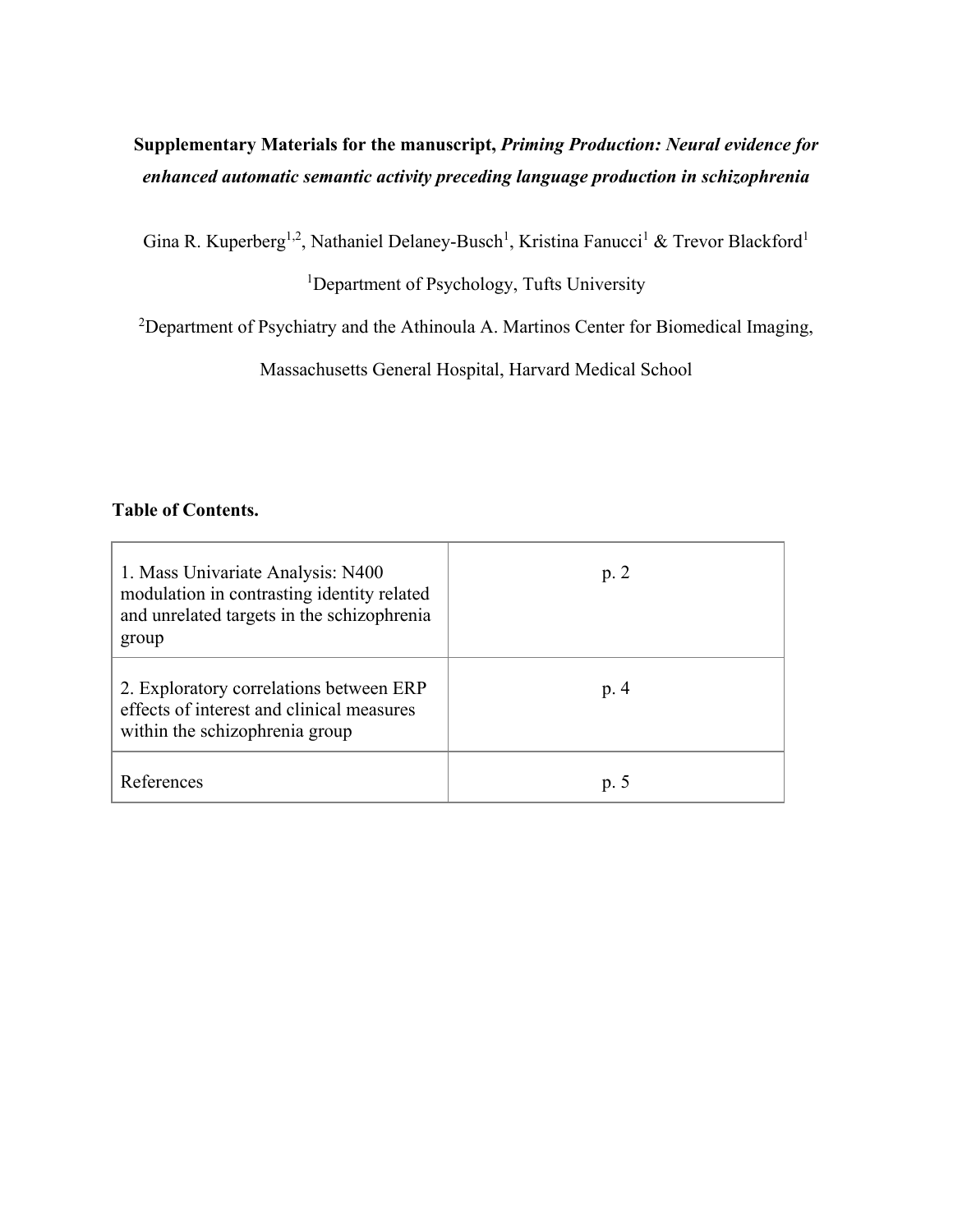# **1. Mass Univariate Analysis: N400 modulation in contrasting identity related and unrelated targets**

As described in the main text, in comparing identity related and unrelated targets, there appeared to be significant differences (at an alpha of  $p \le 0.05$ ) between the schizophrenia and the control groups in both the early N400 time window (350-450ms) and the late N400 time window (450- 550ms). However, because this subdivision of the N400 increased the probability of Type I error, we also carried out a mass univariate analysis. This enabled us to determine whether the effect remained significant when separate tests were carried out at all sampling points within the 350- 550ms time window at 17 contiguous electrode sites – F3, Fz, F4, FC5, FC1, FC2, FC6, C3, Cz, C4, CP5, CP1, CP2, CP6, P3, Pz, P4 – in each participant, using a cluster-level correction to account for multiple comparisons (Groppe, Urbach & Kutas, 2011). This approach explicitly accounts for multiple comparisons while retaining the ability to localize ERP effects on the scalp surface (Luck, 2014). Indeed, recent simulations in our lab show that, for relatively widespread effects, when used in combination with a cluster mass test, it does not sacrifice power to detect ERP effects (Fields, 2017, chapter 3).

To carry out this analysis, we used the Mass Univariate ERP Toolbox (Groppe, Urbach  $\&$ Kutas, 2011) and the Factorial Mass Univariate ERP Toolbox (Fields, 2017). We first carried out a 2 (Group: between-subject factor) x 2 (Relatedness: within-subject factor) ANOVA that compared the identity related and unrelated targets at all sampling points between 350-550ms at each of the 17 electrode sites. Consecutive data points at electrodes within 8cm of one another (assuming a head diameter of 56cm) that exceeded a pre-set uncorrected p-value of 0.05 or less were considered clusters. The individual F-statistics within each cluster were summed to yield a cluster-level test statistic -- the cluster mass statistic.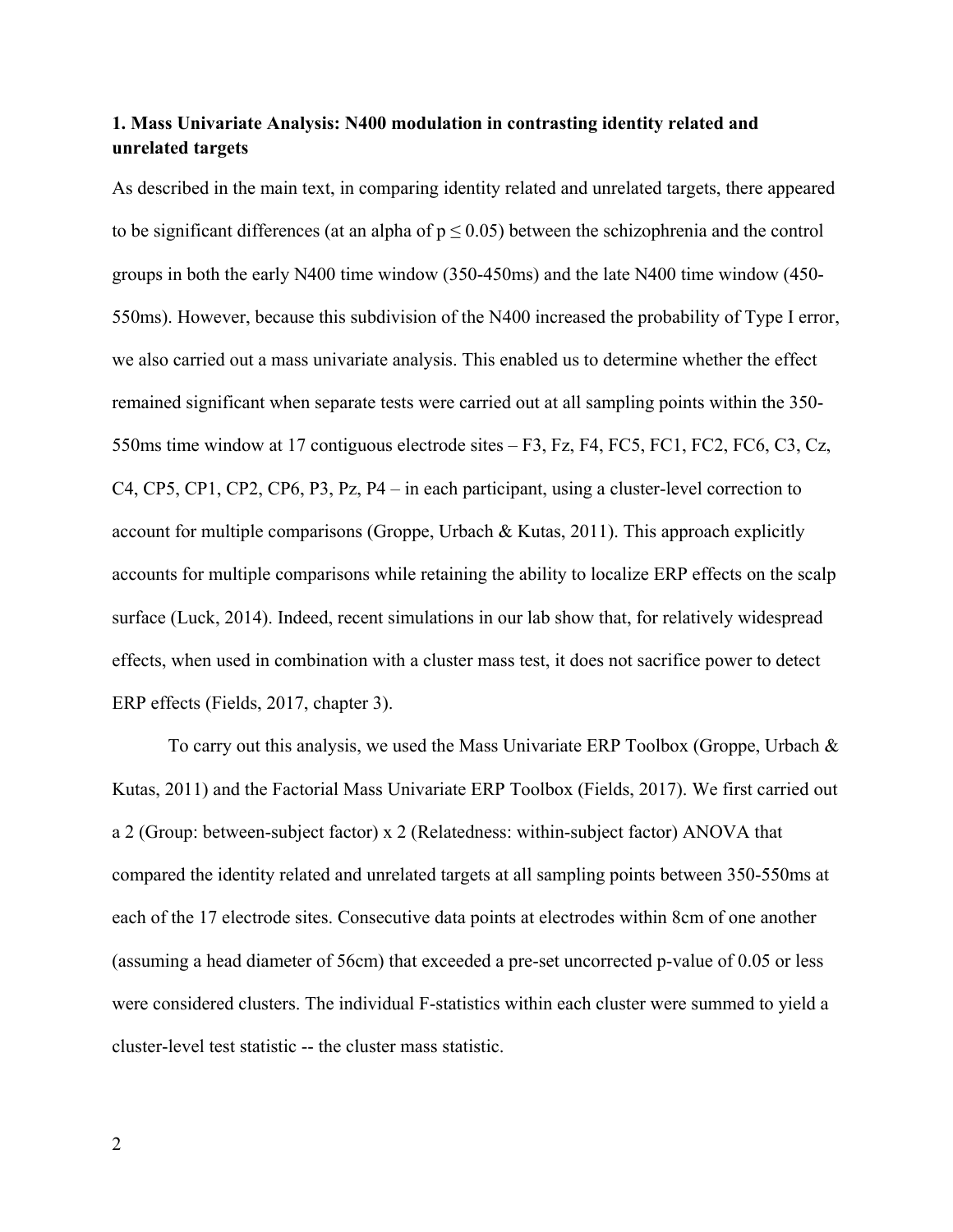Next, we randomly re-assigned the values across the four conditions at each sampling point at all 17 electrode sites within each participant, and calculated cluster-level statistics as described above. This was repeated 10,000 times. For each randomization, we took the largest cluster mass statistic, and, in this way, created a null distribution for the cluster mass statistic. Then we compared our observed cluster-level test statistic against this null distribution. Any clusters falling within the top 5% of the distribution were considered significant. This test revealed a cluster that was significant at  $p = 0.002$ , and which included 17 sites, with a spatial cluster mass peak at Fz, a temporal extent from 370-550ms and a temporal cluster mass peak at 480ms.

 We then carried out planned follow-up repeated measures ANOVAs that directly compared ERPs evoked by the identity related and unrelated targets in the control and schizophrenia groups separately, again using a mass univariate approach (see Fields, 2017, for discussion for why an F- rather than a t-tests are more appropriate for these follow-ups), with tests carried out within the same spatial and temporal region with similar parameters. In the control group, this revealed a significant cluster ( $p = 0.009$ ) that included all sites except FC5, with a cluster mass peak at Fz, a temporal extent from  $435-550$  ms and a temporal cluster mass peak at 480ms. This cluster reflected the larger amplitude N400 to the unrelated than the identity related targets in the control group. In the schizophrenia group, the analysis revealed a significant cluster ( $p = 0.044$ ) that included all sites except P4, with a cluster mass peak at FC5, a temporal extent between 415-550ms and a temporal cluster mass peak at 480ms. This cluster reflected the opposite pattern of modulation in the schizophrenia group — a larger negativity to the identity related than the unrelated targets.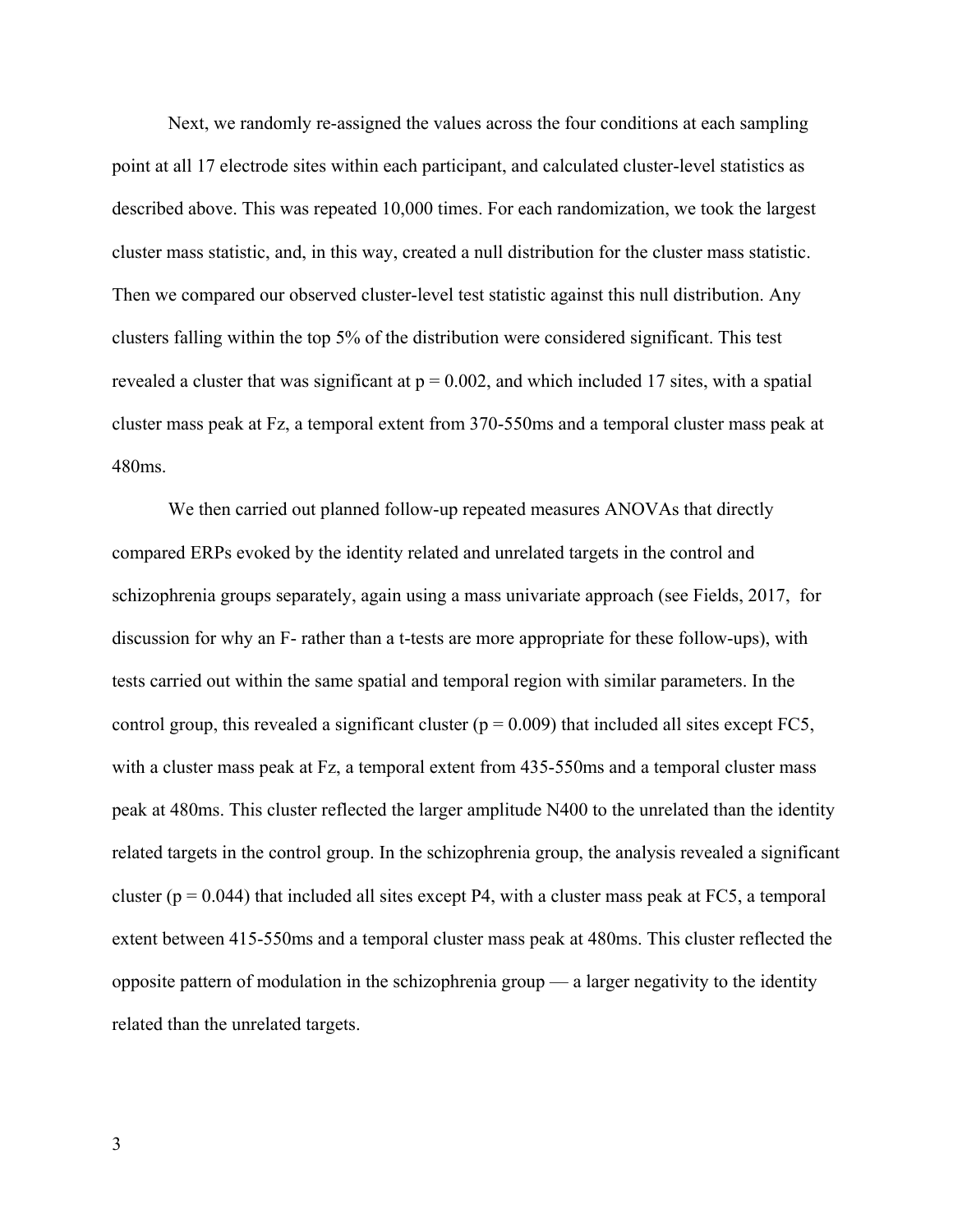# **2. Exploratory correlations between ERP effects of interest and clinical measures within the schizophrenia group**

 We carried out exploratory post-hoc analyses examining relationships between N400 effects and SAPS summed scores of bizarre behavior, delusions and hallucinations, as well as total positive symptoms (summed SAPS scores), total negative symptoms (summed SANS scores), and medication dosage (in chlorpromazine equivalents, calculated following Gardner et al., 2010). The N400 effects were captured by subtracting activity to the semantically related or identity related targets from their corresponding unrelated targets, each averaged across a threeelectrode central region (C3, Cz, C4) over the late N400 time window (450-550ms). We examined Spearman's correlations.

We found inverse correlations between the magnitude of the semantic N400 priming effect and (a) SAPS bizarre behavior (Spearman's  $r = 0.62$ ,  $p < 0.01$ ); (b) SAPS delusions (Spearman's  $r = 0.71$ ,  $p < 0.002$ ) and (c) total SAPS (Spearman's  $r = 0.554$ ,  $p < 0.026$ ): in all cases, the more severe the symptom, the smaller the semantic N400 effect. There were no correlations between the magnitude of the semantic N400 priming effect and SAPS hallucinations, negative symptoms, or medication level, all  $ps > 0.5$ .

There were also no correlations between any of these clinical measures and the magnitude of the identity priming effect within the schizophrenia group (all  $ps > 0.08$ ).